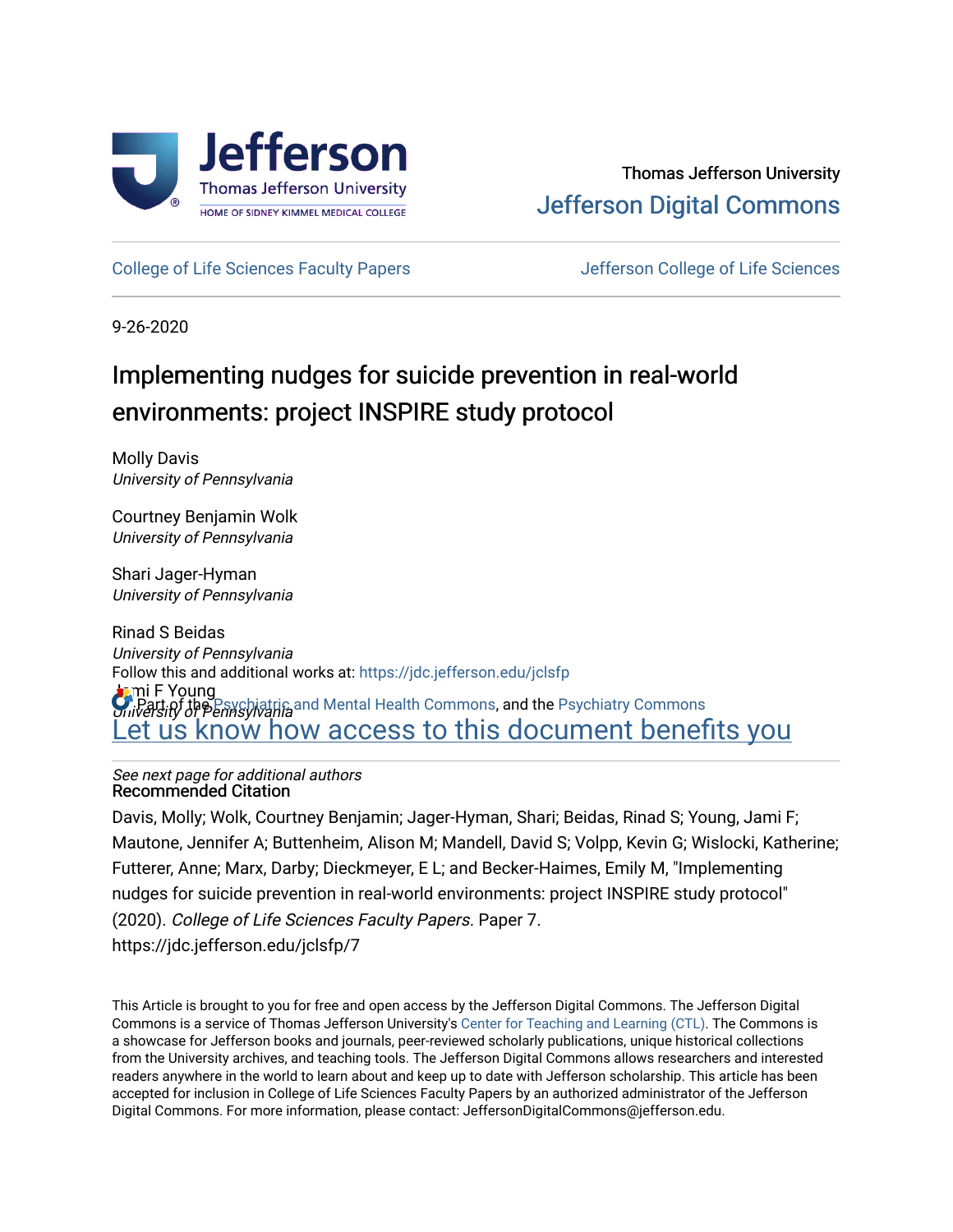# Authors

Molly Davis, Courtney Benjamin Wolk, Shari Jager-Hyman, Rinad S Beidas, Jami F Young, Jennifer A Mautone, Alison M Buttenheim, David S Mandell, Kevin G Volpp, Katherine Wislocki, Anne Futterer, Darby Marx, E L Dieckmeyer, and Emily M Becker-Haimes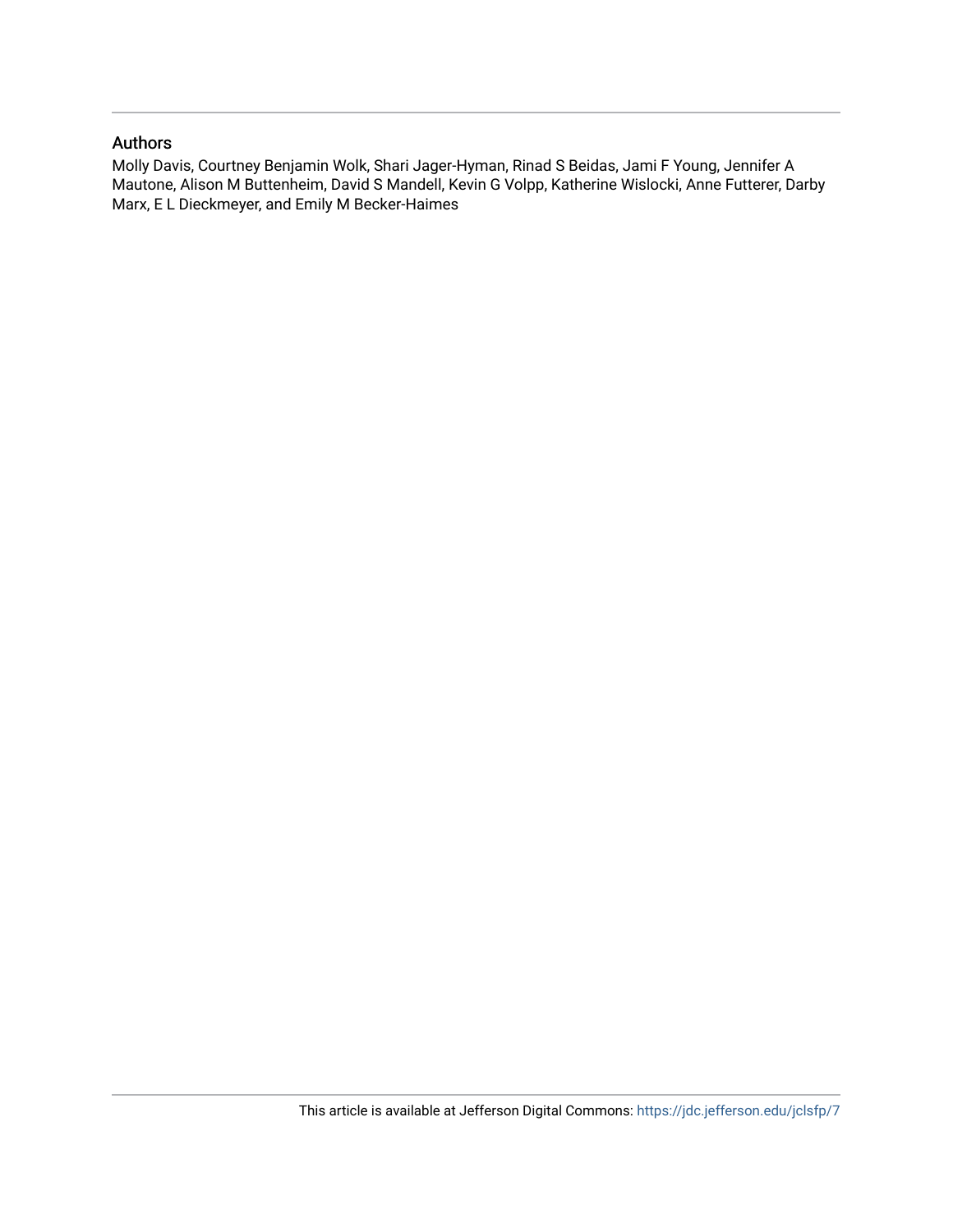# **STUDY PROTOCOL CONSUMING THE RESERVE ACCESS**

# Implementing nudges for suicide prevention in real-world environments: project INSPIRE study protocol

Molly Davis<sup>1,2[\\*](http://orcid.org/0000-0001-5959-3558)</sup>®, Courtney Benjamin Wolk<sup>1,3</sup>, Shari Jager-Hyman<sup>1</sup>, Rinad S. Beidas<sup>1,2,4,5</sup>, Jami F. Young<sup>1,6</sup>, Jennifer A. Mautone<sup>1,6</sup>, Alison M. Buttenheim<sup>3,4,7,8</sup>, David S. Mandell<sup>1,3</sup>, Kevin G. Volpp<sup>3,4,5,7,9,10</sup>, Katherine Wislocki<sup>1</sup>, , Anne Futterer<sup>1</sup>, Darby Marx<sup>1</sup>, E. L. Dieckmeyer<sup>11</sup> and Emily M. Becker-Haimes<sup>1</sup>

# Abstract

**Background:** Suicide is a global health issue. There are a number of evidence-based practices for suicide screening, assessment, and intervention that are not routinely deployed in usual care settings. The goal of this study is to develop and test implementation strategies to facilitate evidence-based suicide screening, assessment, and intervention in two settings where individuals at risk for suicide are especially likely to present: primary care and specialty mental health care. We will leverage methods from behavioral economics, which involves understanding the many factors that influence human decision making, to inform strategy development.

Methods: We will identify key mechanisms that limit implementation of evidence-based suicide screening, assessment, and intervention practices in primary care and specialty mental health through contextual inquiry involving behavioral health and primary care clinicians. Second, we will use contextual inquiry results to systematically design a menu of behavioral economics-informed implementation strategies that cut across settings, in collaboration with an advisory board composed of key stakeholders (i.e., behavioral economists, clinicians, implementation scientists, and suicide prevention experts). Finally, we will conduct rapid-cycle trials to test and refine the menu of implementation strategies. Primary outcomes include clinician-reported feasibility and acceptability of the implementation strategies.

Discussion: Findings will elucidate ways to address common and unique barriers to evidence-based suicide screening, assessment, and intervention practices in primary care and specialty mental health care. Results will yield refined, pragmatically tested strategies that can inform larger confirmatory trials to combat the growing public health crisis of suicide.

Keywords: Suicide, Prevention, Implementation science, Primary care, Mental health

\* Correspondence: [mollydav@upenn.edu](mailto:mollydav@upenn.edu) <sup>1</sup>

<sup>1</sup>Department of Psychiatry, University of Pennsylvania Perelman School of Medicine, Philadelphia, PA, USA

Health Economics (PISCE@LDI), University of Pennsylvania, Philadelphia, PA,

which permits use, sharing, adaptation, distribution and reproduction in any medium or format, as long as you give appropriate credit to the original author(s) and the source, provide a link to the Creative Commons licence, and indicate if changes were made. The images or other third party material in this article are included in the article's Creative Commons licence, unless indicated otherwise in a credit line to the material. If material is not included in the article's Creative Commons licence and your intended use is not permitted by statutory regulation or exceeds the permitted use, you will need to obtain permission directly from the copyright holder. To view a copy of this licence, visit [http://creativecommons.org/licenses/by/4.0/.](http://creativecommons.org/licenses/by/4.0/) The Creative Commons Public Domain Dedication waiver [\(http://creativecommons.org/publicdomain/zero/1.0/](http://creativecommons.org/publicdomain/zero/1.0/)) applies to the data made available in this article, unless otherwise stated in a credit line to the data.

© The Author(s), 2020 **Open Access** This article is licensed under a Creative Commons Attribution 4.0 International License,

<sup>2</sup> Penn Implementation Science Center at the Leonard Davis Institute of USA

Full list of author information is available at the end of the article



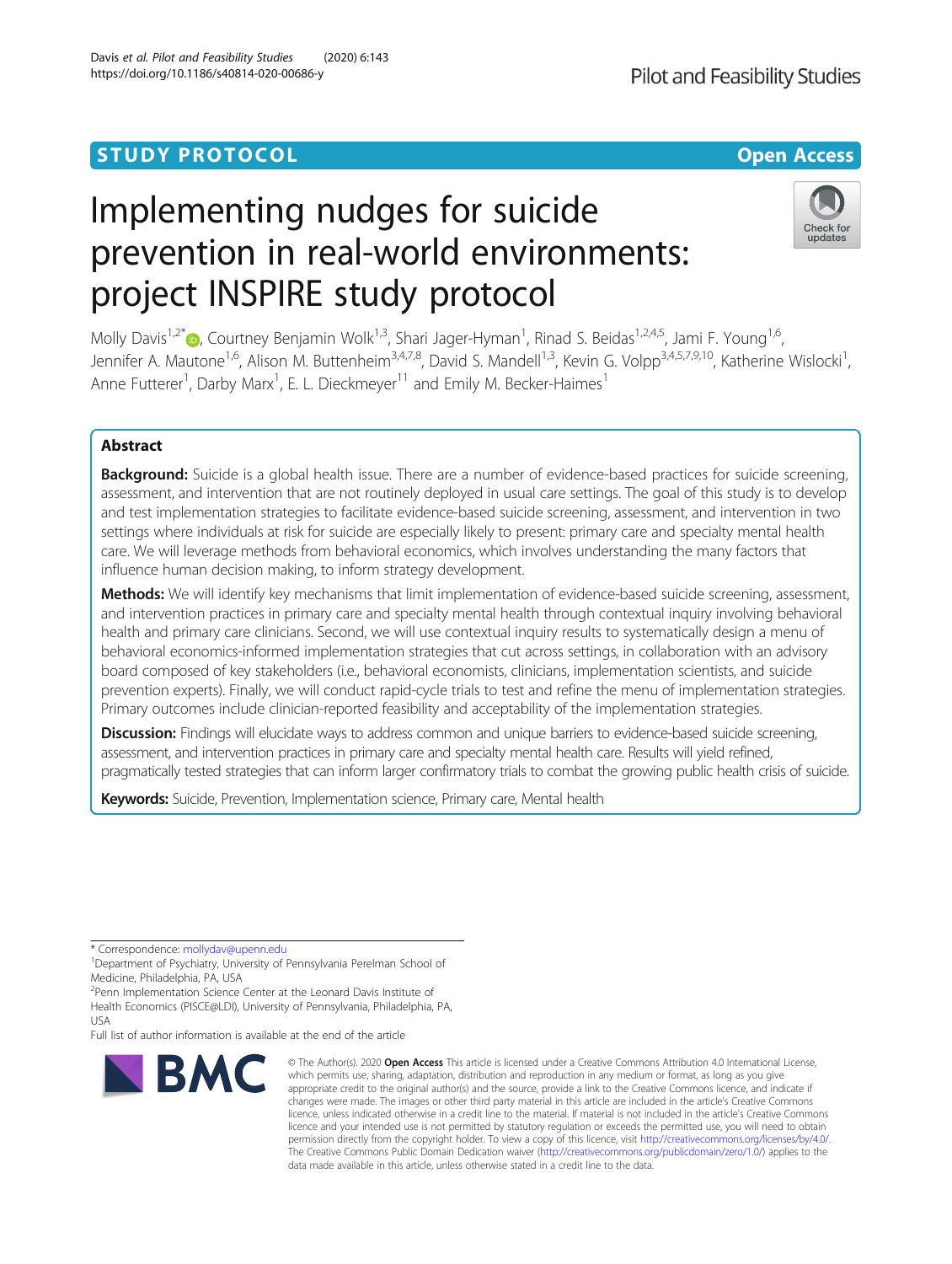# Background

Suicide is a critical health issue around the world; about 800,000 people die by suicide each year, which translates to one death every 40 s  $[1]$  $[1]$  $[1]$ . In fact, suicide is now the second leading cause of death among individuals 15–29 years of age globally [[1](#page-10-0)]. In the United States, suicide rates across the lifespan increased by 35% from 1999 to 2018 [[2](#page-10-0)], highlighting the need for widespread use of effective screening, assessment, and intervention tools to reduce the number of lives lost to suicide. While evidence-based suicide screening, assessment, and intervention (referred to hereafter as SSAI) practices exist to mitigate suicide risk [[3,](#page-10-0) [4](#page-10-0)], implementation of these practices often is inadequate [[5,](#page-10-0) [6](#page-10-0)]. There is a dearth of knowledge about why evidence-based practices (EBPs) for SSAI remain underused and how to optimize implementation to increase the number of lives saved. The limited research in this area indicates that clinicians routinely report misconceptions and anxiety about screening for suicide [\[7,](#page-10-0) [8\]](#page-10-0). Research from other areas of medicine suggests that clinicians—like all humans—employ heuristic decision-making and are subject to common behavioral barriers [[9\]](#page-10-0). In the case of clinicians, these behavioral barriers and heuristics may interfere with the uptake of EBPs, but can also be effectively targeted via implementation strategies that seek to improve EBP use [\[9](#page-10-0)]. However, the specific behavioral barriers that interfere with the implementation of SSAI EBPs across healthcare settings, as well as the most promising strategies to address these barriers, are unknown.

This exploratory project will (a) identify key behavioral barriers that may limit the implementation of SSAI EBPs and (b) develop and test behavioral economics-informed implementation strategies to target those barriers. To maximize the impact of this work, we will study two settings particularly critical for suicide prevention: primary care and specialty mental health.

Developing cross-setting implementation strategies that can be deployed across the multiple setting types where individuals at risk for suicide commonly present has the potential to lead to more efficient implementation. Most people who die by suicide interact with a primary care clinician in the prior year and close to one-third of individuals who die by suicide are seen by an outpatient mental health provider in the year before their death  $[10]$  $[10]$  $[10]$ . Thus, concomitant attention to supporting SSAI EBPs in both settings is critical to meeting the needs of those at risk for suicide. Identifying cross-setting implementation strategies, as well as those that address barriers unique to each setting, will help ensure strategies match the needs of at-risk patients seen in primary care and specialty mental health. The current study seeks to generate implementation strategies that can be more efficiently deployed across a range of healthcare settings; this approach can help advance the field of implementation science.

# Current implementation of suicide prevention EBPs

Several effective screening [[11,](#page-10-0) [12](#page-10-0)], assessment [[3,](#page-10-0) [13](#page-10-0)], and intervention [\[4](#page-10-0)] approaches for addressing suicide risk have been deployed across a range of healthcare settings [\[14](#page-10-0), [15](#page-10-0)]. Moreover, a number of national guidelines have been put forth regarding suicide screening across settings. For instance, physician organizations such as the American Academy of Pediatrics recommend that for patients presenting with behavioral health difficulties, clinicians should screen for suicide risk [[16](#page-10-0)]. Although universal screening for suicide risk (i.e., screening all patients regardless of the primary presenting problem) is not required in primary care, the U.S. Preventive Services Task Force recommends (B grade) universal depression screening for adolescents [[17](#page-10-0)] and adults [[18](#page-10-0)] in primary care. Thus, as more providers increasingly screen for depression in line with the aforementioned guidelines, there is likely to be a concomitant rise in the identification of individuals at risk for suicide across a number of healthcare settings.

# Potential barriers to implementation

The extant literature describes key factors that may impede consistent use of SSAI EBPs, including gaps in clinician training and knowledge, time constraints, beliefs that suicide screening increases risk, and assuming that SSAI is someone else's job [[7,](#page-10-0) [8](#page-10-0), [19\]](#page-10-0). However, most prior research on barriers to SSAI EBP implementation focuses on a single EBP or setting [\[19\]](#page-10-0) and there are significant gaps in our understanding of the mechanisms that lead to poor implementation of SSAI EBPs. More work is needed to understand how these mechanisms operate to identify optimal targets for implementation strategies. In addition, little is known about how barriers may overlap and vary as a function of whether the EBP of interest relates to suicide screening, assessment, or intervention and whether these barriers are similar or distinct across different health settings. For example, clinician "forgetting" may be an important barrier to the implementation of suicide screening, whereas clinician beliefs about whether their professional role includes suicide intervention might be a more important factor in whether a clinician engages in any follow-up intervention to address suicide risk. Further distinguishing barriers that cut across settings and EBPs from those that are unique to a specific context and/or EBP can inform the extent to which implementation strategy development can be expedited to address common barriers. This can have life-saving implications and can shorten the research-topractice gap.

# Leveraging insights from behavioral economics

Given that clinicians' beliefs are commonly cited as barriers to SSAI practices [\[7](#page-10-0)], behavioral economics (BE) strategies may be particularly well-suited for enhancing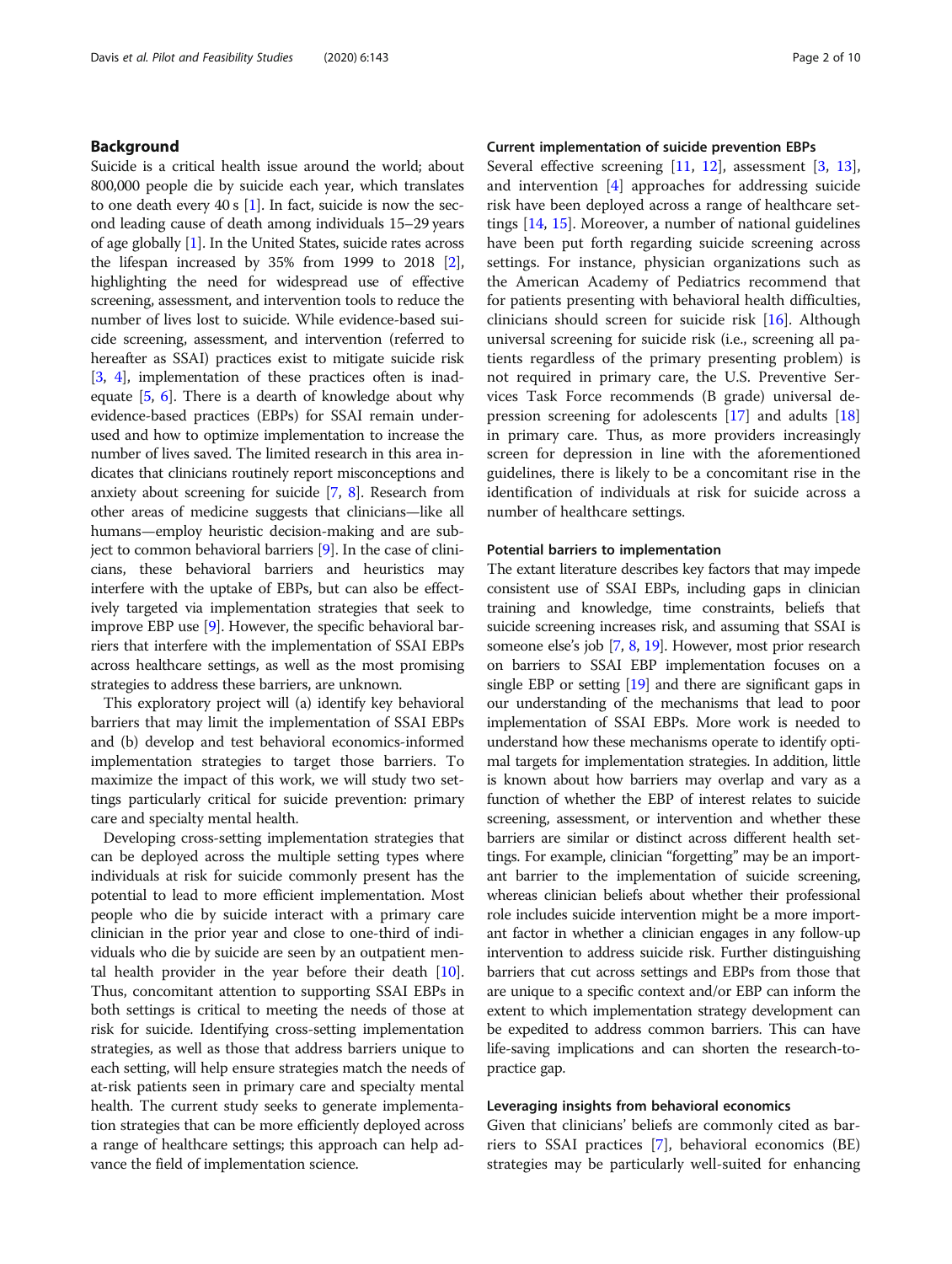the implementation of EBPs for suicide prevention across settings. BE comprises a set of theories and frameworks that recognize that humans demonstrate predictably bounded rationality, meaning they often make decisions heuristically, based on incomplete information and without exhaustive analysis of all costs and benefits [[20](#page-10-0)]. As an example, prospect theory [\[21\]](#page-10-0) describes how people make decisions based on the perceived likelihood of gains and losses. Additionally, BE principles suggest people have limited self-control, limited attention and cognitive processing power, are present- rather than future-oriented, and are strongly influenced by social norms [\[20](#page-10-0)–[24](#page-10-0)].

To date, a number of behavior change theories such as the theory of planned behavior [\[25\]](#page-10-0) and self-determination theory [\[26\]](#page-10-0) have been used to guide implementation research [\[27](#page-10-0), [28](#page-10-0)]. BE offers unique insights for the design of implementation strategies that target human decisionmaking constraints (i.e., cognitive heuristics) across settings. BE approaches have yielded notable effects in changing clinician practices in other health domains [\[29](#page-10-0)–[32](#page-11-0)]. For instance, changing the default options in the electronic health record (EHR) has been found to increase the prescribing of generic medications over pricier, brand-name medicines [[29](#page-10-0)]. Nonetheless, taxonomies of implementation strategies, such as the Expert Recommendations for Implementation Change (ERIC [\[33\]](#page-11-0)), do not include consideration of BE principles for targeting behavioral barriers specifically nor do they address potential mechanisms of implementation more broadly. This omission means that implementation strategies are seldom informed by principles of BE [\[34\]](#page-11-0). In particular, innovative BE-informed implementation strategies for preventing suicide via EBPs remain untapped. Subtle but powerful "nudges" that change the choice architecture (i.e., the way choices are presented) in which clinicians make screening and treatment decisions [\[32\]](#page-11-0) are one example of a potential BE-informed implementation strategy for increasing SSAI EBP use.

# Leveraging methods from innovation science and industry

Rapid cycle approaches (RCAs) are derived from innovation science to "fail fast and learn quickly" in the search for effective implementation strategies and may be well-suited for healthcare settings [[35](#page-11-0), [36\]](#page-11-0). RCAs represent a set of methods to develop and refine an innovation without investing the resources required to develop a full-scale version [[37](#page-11-0)]. RCAs leverage observation and iterative testing of innovations integrated within clinic operations to learn how to design innovations (in this case, implementation strategies) to fit a clinic workflow in an efficient, costeffective, and reliable way. The typical development and refinement process involves several cycles of concept definition, implementation of a skeletal system, evaluation, and concept refinement. Given the cost of developing fully functioning implementation strategies, RCAs are ideal approaches through which to prototype and optimize strategies. RCAs allow researchers to test the "assumptions" underlying why individuals may not use a particular EBP. By rapidly proving or disproving the assumptions underlying the barriers to SSAI EBP use (i.e., the mechanisms of implementation), we can ensure that the final implementation strategies are designed for the correct targets. For example, participants may highlight as a barrier that safety planning materials are difficult to access in the EHR. There are assumptions underlying this barrier, such as that clinicians have the requisite knowledge to engage in safety planning but lack the means to do so. RCAs are designed to test such assumptions to inform refinement or design of new implementation strategies. A strategy such as developing and testing a more user-friendly approach to accessing the safety planning template in the EHR would test the assumption that the primary barrier is the lack of access to safety planning materials. If this then leads to increases in safety planning, we can be more confident in the accuracy of this assumption and the possible utility of this strategy as an implementation strategy at scale. If safety planning does not increase, we would then need to test possible alternative explanations (e.g., that clinicians do not have the confidence to safety plan). The outcome of RCAs is a set of implementation strategies that are ready to be tested in larger confirmatory trials since there is preliminary support suggesting the implementation strategy engages the correct mechanism.

# Aims

This project will merge insights from BE and implementation science along with methods from innovation science to identify key barriers to SSAI and to generate implementation strategies to increase the use of SSAI EBPs that can be applied broadly across different healthcare settings. This study comprises a project conducted as part of a National Institute of Mental Health-funded P50 Advanced Laboratories for Accelerating the Reach and Impact of Treatments for Youth and Adults with Mental Illness (ALACRITY) grant (supplement grant number: 3P50MH113840-03S1; PIs: Beidas, Mandell, & Buttenheim/Volpp), which aims to accelerate the pace at which effective treatments for psychiatric disorders are deployed in community practice by integrating principles of implementation science, BE, and participatory design [\[38\]](#page-11-0). In partnership with a team of key stakeholders, including clinicians, setting leaders, behavioral economists, implementation scientists, and suicide experts, we propose to:

 Aim 1: Identify barriers and facilitators to SSAI implementation. We will apply established approaches to contextual inquiry (surveys and interviews  $[39, 40]$  $[39, 40]$  $[39, 40]$  $[39, 40]$ , in addition to the assessment of fidelity to SSAI EBPs, to elicit key barriers that limit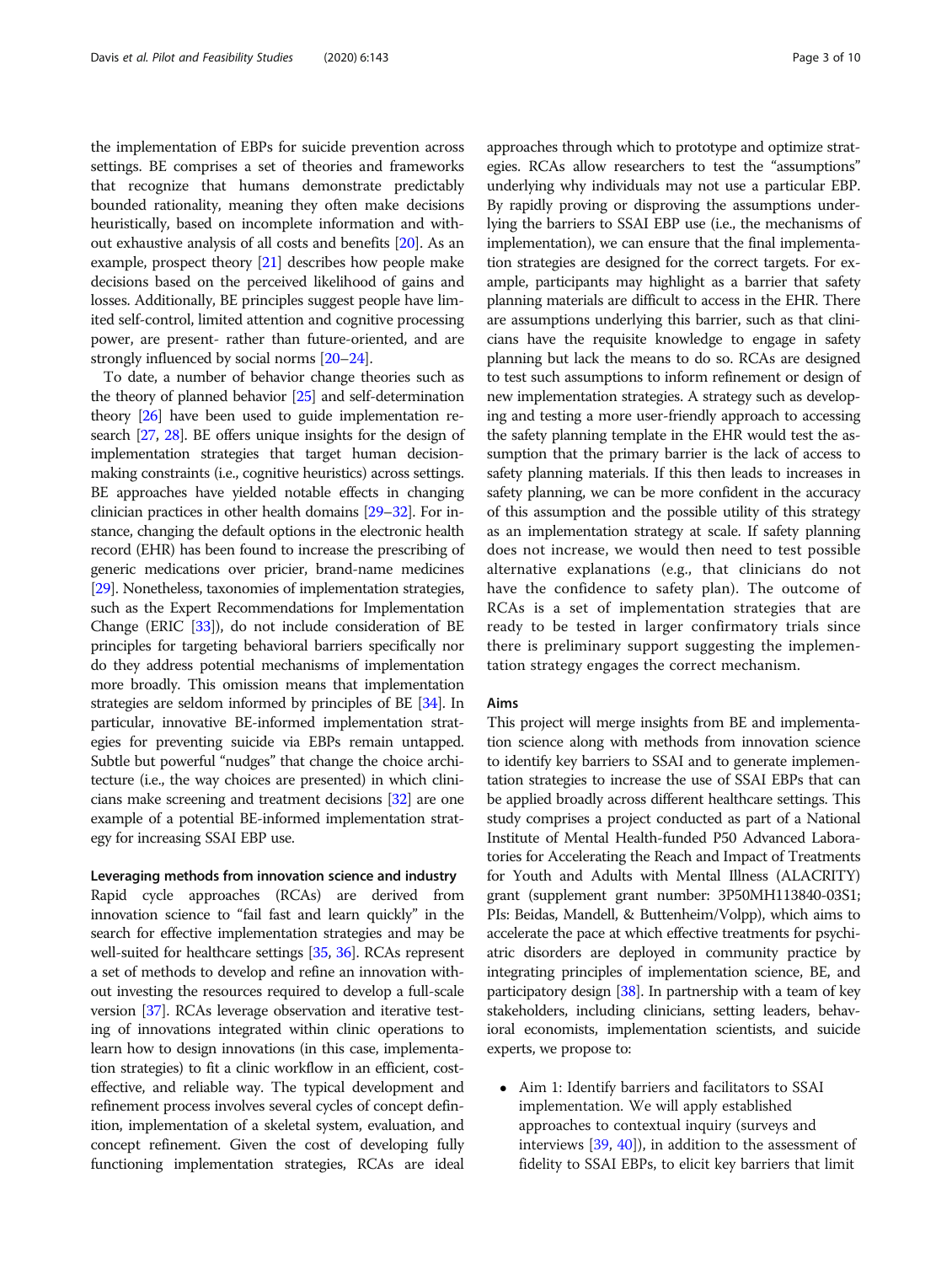the implementation of suicide prevention EBPs in each setting and map identified barriers to established BE frameworks (e.g., the EAST framework, described below [[41](#page-11-0)]). The qualitative interview will be guided by behavioral science tenets outlined by Potthoff and colleagues [\[42\]](#page-11-0) that capture the volitional and implicit aspects (i.e., dual-process model) of clinician behavior as well as the competing goals clinicians face (i.e., multiple behavior approach). A questionnaire will be administered to tap attitudes that may serve as barriers to safety planning [[43](#page-11-0)].

- Rationale. Traditional approaches have leaned heavily on surveys and qualitative interviews to glean barriers to implementation. Although surveys and interviews can be informative, clinicians may not always be aware of the barriers to implementation, particularly those driven by their own heuristics. Thus, we will complement our contextual inquiry with baseline fidelity monitoring of current SSAI practices, using chart-stimulated recall (i.e., brief, structured interviews during which the clinician reviews patients' charts to aid recall of specific encounters  $[44–48]$  $[44–48]$  $[44–48]$  $[44–48]$  $[44–48]$ ). This approach has been used as a fidelity measure in other research [[49\]](#page-11-0) and will yield a rich understanding of current SSAI practices and barriers to implementing such practices. As described above, BE will be an important lens through which such barriers are interpreted.
- Aim 2: Match implementation strategies to identified barriers. Insights gleaned from Aim 1 will be leveraged to design a menu of BE-informed implementation strategies, with input from key stakeholders that cut across settings.
	- Rationale. The goal is for these strategies to be useful in both primary care and specialty mental health settings. To achieve this goal, it is essential for key stakeholders from various settings to be involved in generating, evaluating, and refining potential strategies.
- Aim 3: Prototype implementation strategies using RCAs. The final study aim is to evaluate the feasibility and acceptability of the BE-informed implementation strategies using RCAs.
	- Rationale. In addition to the feasibility and acceptability of the implementation strategies, we will also assess fidelity to SSAI procedures before, during, and after each rapid cycle phase using chart-stimulated recall. As described above, chartstimulated recall is a method for indexing clinician fidelity [[49](#page-11-0)] and will therefore provide important, minimally intrusive information on clinicians' adherence to SSAI procedures in each practice before, during, and after rapid cycle trials.

# Method

# Settings

This project will be conducted in partnership with primary care clinics ( $n = 4$ ; two clinics with a pediatric focus, one internal medicine practice, and one family medicine site) and specialty mental health programs  $(n = 2)$ . Although some SSAI EBPs are either mandated or recommended in each of these settings, each setting is at a different stage of implementation of SSAI EBPs. Sites were intentionally selected for the present study to include a combination of primary care and specialty mental health settings that represent variability in current SSAI practices. For example, in the primary care networks from which specific clinics have been sampled, leadership has implemented guideline-concordant depression screening for adolescents and adults. When suicidal ideation is endorsed, additional follow up by behavioral health or primary care clinicians is recommended; however, exact protocols and procedures vary by practice. In the specialty mental health programs, insurance regulations require documentation of the presence or absence of suicidal ideation in each clinical encounter, but do not require clinicians to use routine screening tools across clinical encounters; administration of the Columbia-Suicide Severity Rating Scale [[3\]](#page-10-0) to assess suicidality is encouraged but not mandatory. When suicide risk is present for patients seen in the specialty mental health programs, clinicians are required to document a safety plan in the patient's chart. However, clear guidelines as to how SSAI should be conducted are lacking and the rates at which SSAI EBPs are used in this specialty mental health setting are unknown.

The relevant Institutional Review Boards (IRBs) have approved this study and all ethical guidelines will be followed. All research participants (i.e., behavioral health and primary care clinicians, clinic leaders) will provide written consent prior to participating. Given that this is a provider-facing study and all study activities will take place only with providers, patients will not be enrolled. Data will be deidentified to protect confidentiality. Data will be available to members of the research team for analyses. This report was prepared in accordance with Standard Protocol Items: Recommendations for Interventional Trials (SPIRIT) 2013 guidelines [[50](#page-11-0)]. We have completed recruitment and data collection for Aim 1; data collection for Aim 3 has begun in specialty mental health but is not completed and has not yet commenced in primary care. No data has been analyzed for any of the primary study aims. We plan to work with practice leadership to adjust study planning as needed in light of COVID-19 social distancing requirements to ensure that all data collection and rollout of implementation strategies can be conducted remotely. We will also consult with the relevant IRBs to ensure the appropriate ethical approvals are obtained for changes made in partnership with stakeholders.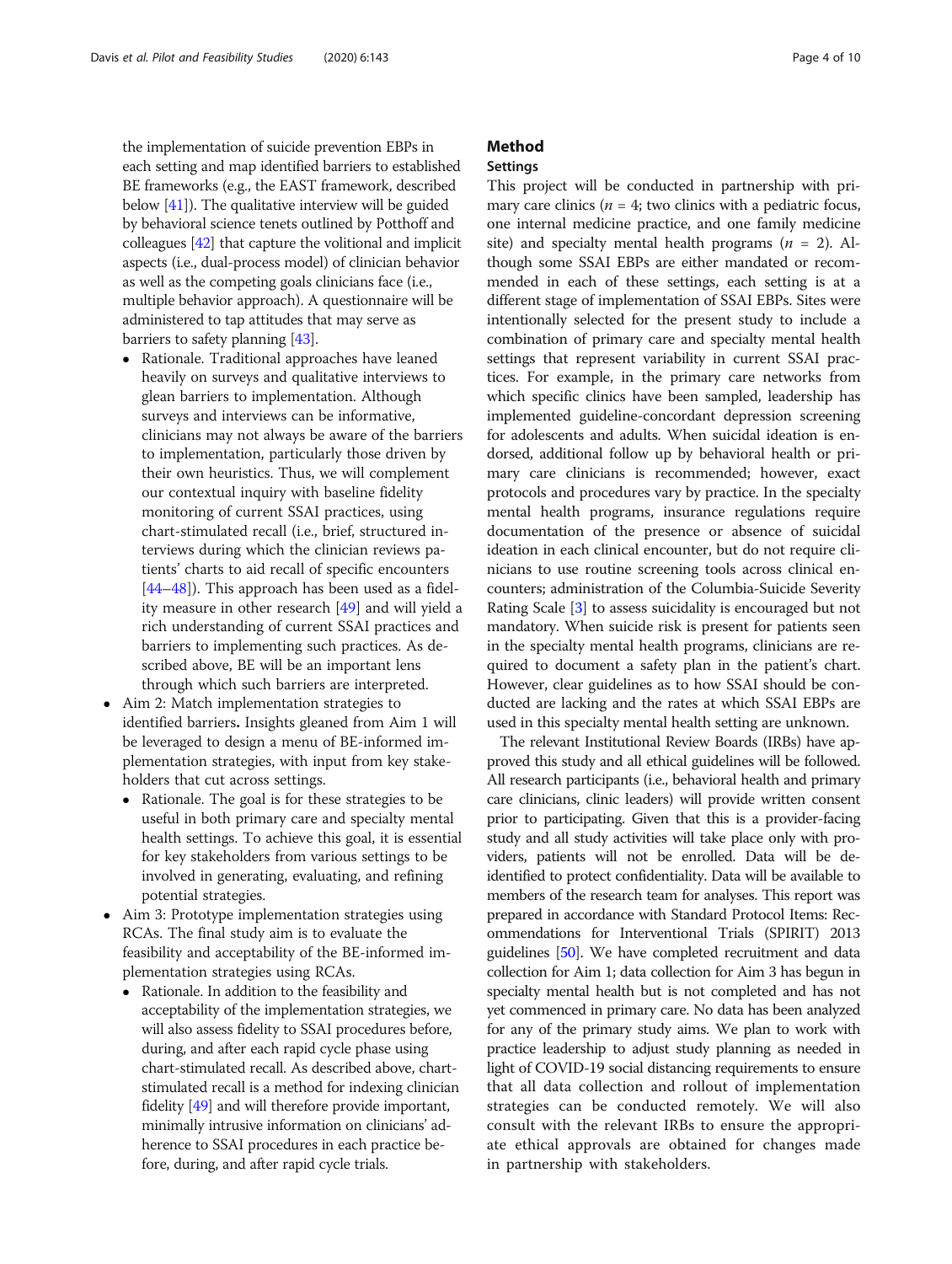# Aim 1: identify barriers and facilitators to SSAI implementation

# Sample

Our participants will include clinicians from primary care ( $n = 10$ ; a combination of behavioral health and primary care clinicians) and specialty mental health ( $n =$ 10; behavioral health clinicians and case managers) sites. We will use purposive sampling to select clinicians for this aim. Clinic leadership will nominate clinicians whom they consider champions of SSAI (e.g., those who frequently screen for suicide risk) and those whose use of SSAI is indicative of typical provider practice so that we can learn from those who engage in ideal and usual practice. We will invite these individuals to participate.

# Procedures

Each clinician will complete an individual, semistructured interview, as described below, which will query about barriers and facilitators to SSAI implementation, in addition to a questionnaire about attitudes toward safety planning. At the end of the qualitative interview, clinicians will engage in chart-stimulated recall to provide information on their recent SSAI practices with patients.

# Measures

Attitudes toward safety planning The Clinician Attitudes Toward Safety Planning questionnaire [[43\]](#page-11-0) will assess clinicians' attitudes toward safety planning. Reyes-Portillo et al. [[43\]](#page-11-0) reported that Cronbach's alpha for the 12 attitude items on this measure was .83.

Qualitative interview on barriers and facilitators Members of the research team will conduct theoryguided qualitative interviews adapted from Potthoff et al. [[42\]](#page-11-0). Potthoff et al.'s [[42\]](#page-11-0) interview was developed to understand the implementation of type 2 diabetes selfmanagement and captured the volitional and implicit aspects (i.e., dual-process model) of clinician behavior as well as the competing goals clinicians face (i.e., multiple behavior approach). The current interview will involve questions about clinicians' SSAI practices, how they make decisions about escalating to a higher level of care (e.g., sending a patient to the emergency department), as well as a number of factors that may facilitate or impede implementation of suicide prevention practices (e.g., self-efficacy, competing demands, motivation).

Chart-stimulated recall For the chart-stimulated recall (i.e., the fidelity assessment), a member of the research team will review the clinician's caseload with them for a specified, recent clinic day. For each patient seen that day, the researcher will ask brief questions (no more than 5 min) related to the clinician's suicide practices

(e.g., Did you conduct a screen for suicide risk? How did you screen for risk?). Clinicians will provide yes/no responses to this fidelity assessment and will be able to provide a rationale (e.g., why they opted not to screen for suicide risk) as needed.

# Analyses

Qualitative coding Interviews will be digitally recorded and transcribed with analyses supported by the use of an NVivo database. Using an integrated approach [[51](#page-11-0)] to codebook development, a priori codes will be developed using constructs from BE derived from the EAST framework (described below [[41\]](#page-11-0)) and additional codes will be added to the codebook by the research team following a close reading of the first five transcripts [\[52](#page-11-0), [53\]](#page-11-0). This process will result in a structured codebook in which each code will be defined and decision rules for their application are included in the definition.

Briefly, the EAST framework asserts that to encourage behavior change and reduce people's reliance on cognitive biases, the desired change should be Easy, Attractive, Social, and Timely. Specifically, the EAST principals are (a) Make it Easy to change behavior, by using strategies such as default options (e.g., auto-enrollment in 401 k), reducing the effort required to perform an activity, and simplifying messaging; (b) Make it Attractive, by using strategies such as attention-grabbing messaging and incentives; (c) Make it Social, by using strategies that demonstrate that most people engage in the desired behavior, harnessing the power of networks, and encouraging people to express commitment to others; and (d) Make it Timely, by using strategies such as the provision of prompts when people are most likely to be receptive, encouraging consideration of immediate costs and benefits, and engaging in planning for action. We will code for barriers and facilitators that make it easier or harder, more or less attractive, social, and timely to implement SSAI EBPs.

Using the NVivo qualitative data analysis software program, two members of the research team will then separately code a new sample of three transcripts and compare their application of the coding scheme to assess the reliability and robustness of the coding scheme. Disagreements in coding will be resolved through discussion and the codebook will be refined and applied to all transcripts. Coders will be expected to reach and maintain interrater reliability at Cohen's kappa ≥.8. Reliability will be monitored through biweekly coding meetings. If reliability drops below the set kappa value of .8, additional training, supervision, and consensus meetings with coders will be conducted to improve reliability.

Themes that generalize across sites, as well as those specific to a given setting (i.e., primary care or specialty mental health) will be summarized.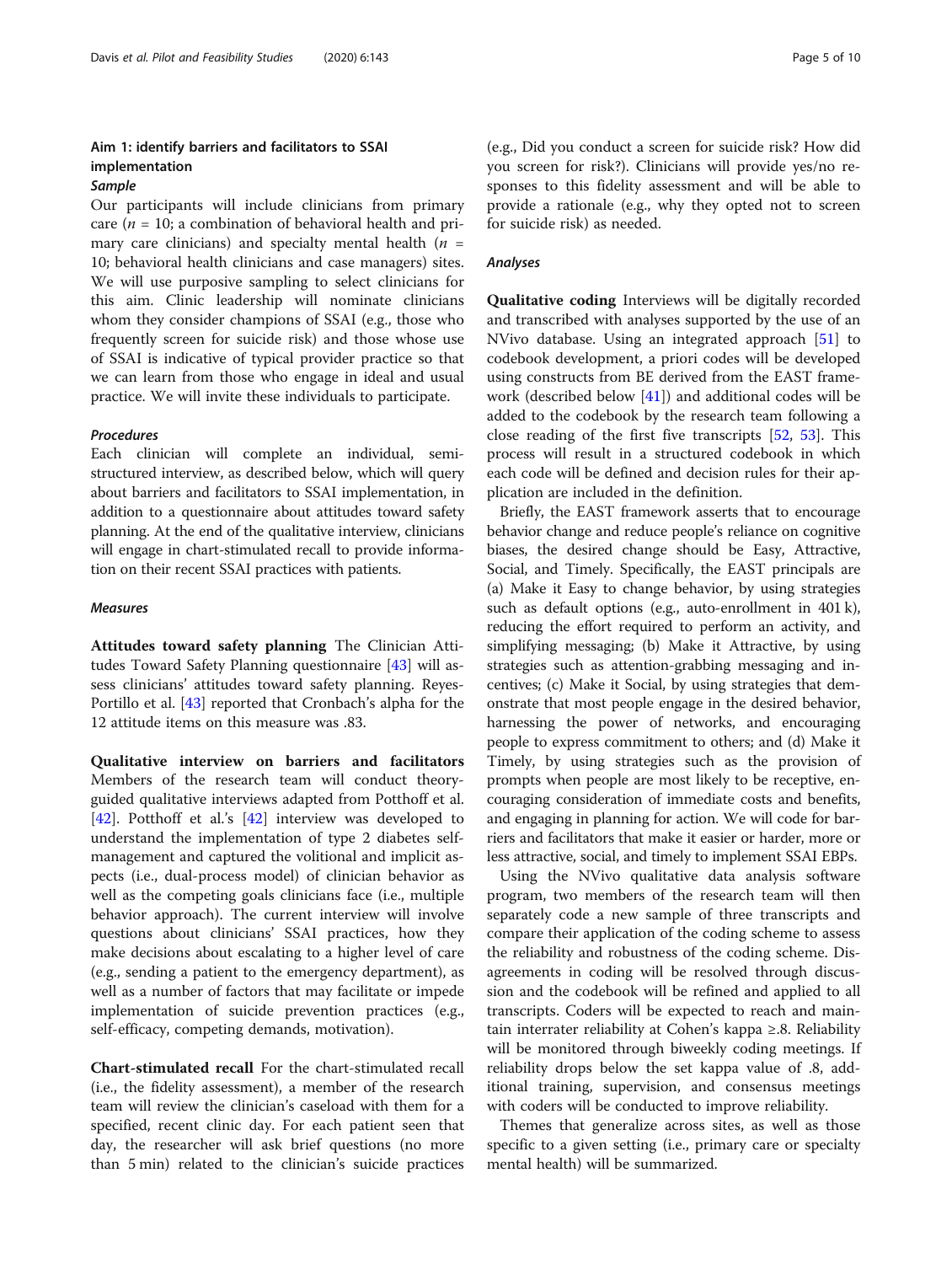Attitudes toward safety planning Descriptive statistics will yield information on clinician attitudes toward safety planning.

Chart-stimulated recall Since each setting has certain institutional expectations regarding SSAI practices, those expectations will be used to determine fidelity benchmarks. For instance, if a given site has an expectation that screening for suicide risk should occur at all visits for patients above a certain age, the number of patients in that age range who were screened out of the total number of patients seen in that age range will be used to calculate fidelity (all based on chart-stimulated recall). Responses to chartstimulated recall items will be analyzed separately for each SSAI practice (e.g., screening separately from intervention).

Findings from Aim 1 will be synthesized to identify barriers and facilitators impacting the implementation of SSAI EBPs that will serve as inputs to implementation strategy design in Aim 2.

# Aim 2: Match implementation strategies to identified barriers Sample

Participants will include an advisory board of expert stakeholders, including behavioral economists, clinicians, implementation scientists, and suicide prevention experts. This group will develop prototypes of implementation strategies that can help increase the use of SSAI EBPs by targeting the barriers identified in Aim 1.

# Procedures

With guidance from one of the co-authors who is a design strategy consultant, the investigative team will engage in an assumption mapping exercise drawn from innovation [\[54](#page-11-0)] to first identify assumptions relevant to SSAI EBP implementation (e.g., "organizational leadership has established clear policies on how suicidal risk should be handled at their site") and determine the degree of certainty and risk associated with each assumption (e.g., by asking questions such as "How certain are we that this assumption is true?" and "If we are wrong, how problematic would that be to successful implementation?").

Qualitative interviews and surveys from Aim 1 will form the basis for the assumption mapping exercise. Members of the research team will use barriers to SSAI identified through Aim 1 data collection to engage in a guided exercise led by the design consultant to create a comprehensive list of assumptions underlying identified barriers to the use of SSAI EBPs. Aim 1 data will inform team ratings of "how likely" it is that each assumption is true and "how problematic" it would be if each assumption were false. For example, if an identified barrier is that a lack of clear protocols inhibits SSAI implementation, an assumption underlying that barrier might be that enhancing protocols would promote the use of SSAI EBP practices. As

described further below, we will then design and roll out an implementation strategy (i.e., a method for overcoming barriers to incorporating a clinical practice into routine healthcare delivery [\[55\]](#page-11-0)) during the Aim 3 RCAs to test the assumptions generated.

The assumption mapping exercise will produce a matrix of assumptions falling into four categories: "likely true, not problematic if false," "likely true, problematic if false," "uncertain if true, not problematic if false," and "uncertain if true, problematic if false." Assumptions rated as "uncertain if true, problematic if false" constitute the "highest risk" assumptions. This category represents the highest level of risk because there is both uncertainty as to whether the assumption is true and, if the assumption is false, targeting that barrier with an implementation strategy is unlikely to lead to successful EBP implementation. These high-risk assumptions are therefore most crucial to test in using RCAs to optimize the likelihood that the implementation strategies identified for testing in confirmatory trials target the correct mechanisms. For example, one "high-risk" assumption might be "Clinicians know how to implement SSAIs, but lack of time makes it difficult for them to do so." If false, this could mean that limited SSAI limitation is due to other factors, such as clinicians being asked to use interventions that they are improperly trained to deliver. Thus, testing this assumption (e.g., by leading trainings or brief seminars and obtaining feedback about the extent to which the training contained new information) would be critical for determining whether the final set of implementation strategies to be tested in larger trials should address clinician knowledge.

We will design prototyped versions of implementation strategies that will test the highest risk assumptions through rapid prototyping using RCA methodology in Aim 3. The goal of these trials is not to test the effectiveness of the implementation strategy, but rather to test the underlying assumption and evaluate the acceptability and feasibility of the implementation strategy. The EAST framework will inform the design of the implementation strategy to test the underlying assumption. For instance, if an underlying assumption is that clinicians forget to screen, we would prototype an attractive, timely reminder for clinicians to screen. If, during prototyping, providers give feedback that they saw the reminder and found it feasible and acceptable but did not screen because they thought the patient was too young or low risk, we would learn our original assumption about "forgetting" was not correct. This would lead us to test both a new implementation strategy and, in turn, an alternative assumption (e.g., clinician beliefs about client appropriateness is a primary driver of the decision to screen). Alternatively, if the provider states that they never saw the reminder, that would suggest that the implementation strategy needs to be redesigned to serve its intended purpose.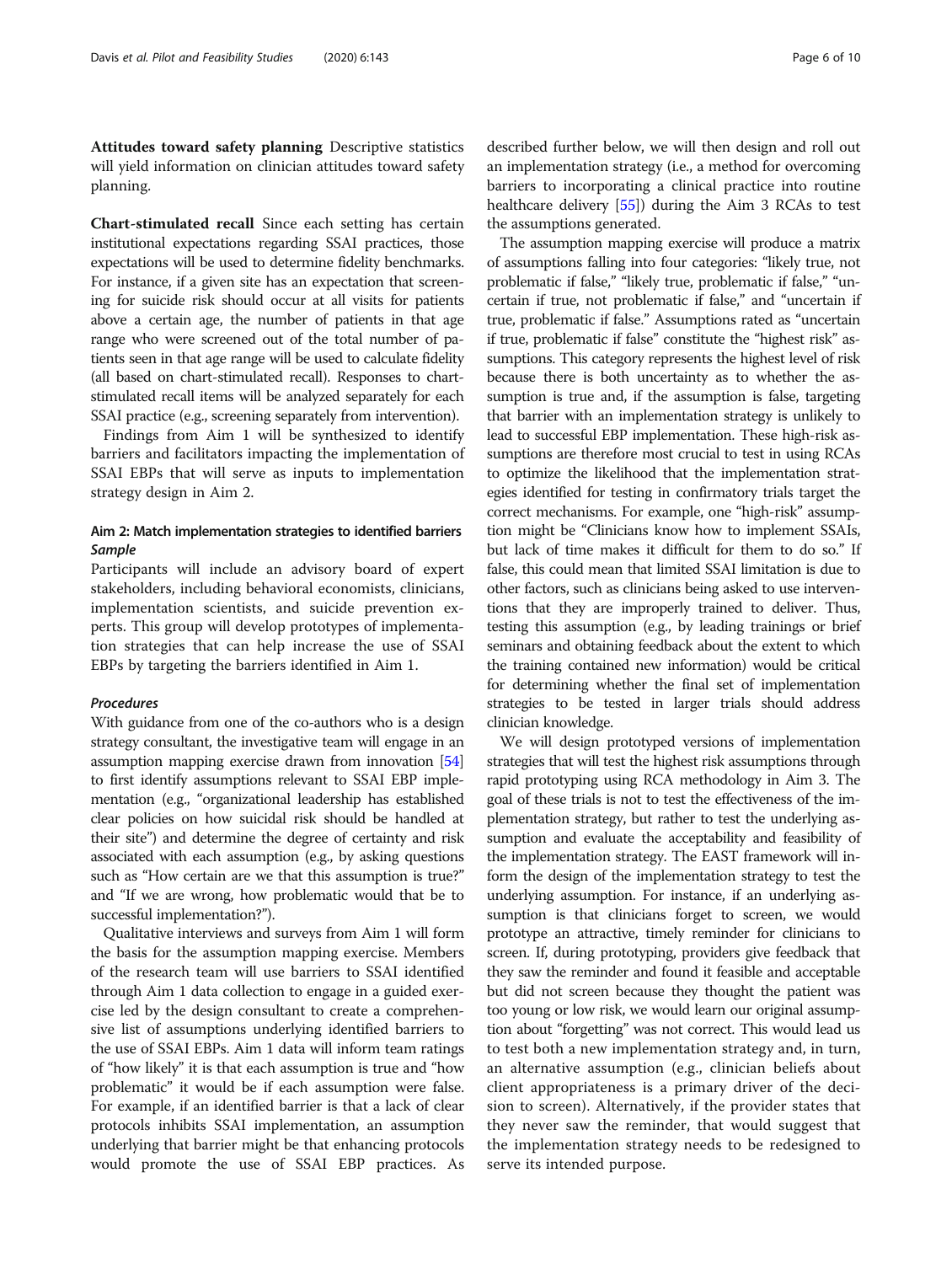Methods from innovation will be used as appropriate to develop and assess the prototyped implementation strategies, such as "fake back ends" and "vapor tests," before larger, more comprehensive solutions are formulated and tested [[37](#page-11-0)]. A fake back end is a temporary infrastructure that mimics a more resource-intensive strategy. For example, rather than programming a text-messaging platform that reminds clinicians to screen patients for suicide risk, a fake back end would entail a study team member manually texting reminders to clinicians to determine whether the system warrants the investment to automate it. A vapor test is a way to realistically assess demand for a given product or service to determine whether that product/service should be created. For example, a vapor test could be used to ask primary care clinicians to sign up to use an on-call service for access to a behavioral health clinician for consultation regarding suicide risk. Upon signing up for the service, the primary care clinician would receive a message that the service is "coming soon."

Key stakeholders will provide feedback on the refined set of assumptions and initial prototyped implementation strategies. The approach used in the current study of applying established practices from innovation to generate solutions to issues in healthcare is consistent with suggestions in the extant literature [\[37\]](#page-11-0), yet such approaches are scarcely applied in behavioral health domains.

The product will be a list of potential implementation strategies mapped to assumptions, which we will evaluate in Aim 3. Findings will also yield important insights on the feasibility and utility of using an assumption mapping approach to design tailored implementation strategies. See Table 1 for an example of hypothesized output; however, this is subject to change based upon what we learn in the first aim.

# Aim 3: prototype implementation strategies using RCAs Sample

Participants in Aim 3 will include behavioral health clinicians and physicians ( $n = 10$ ) in primary care practices, and behavioral health clinicians ( $n = 10$ ) in specialty mental health programs. Aim 3 participants may overlap with those in Aim 1 but new clinicians will also be invited to participate in Aim 3.

# Procedures

We will start by deploying an implementation strategy that addresses barriers and tests assumptions in small steps to build up to a larger strategy that can be tested in future studies. In that way, we will be able to "rapidly test critical assumptions in context" [[37](#page-11-0)]. For a given rapid cycle period, our research team will embed themselves in the sites to engage in brief surveys and interviews regarding the rollout of each implementation strategy (note: we will work closely with stakeholders to ensure that all processes comply with COVID-19 restrictions). After testing a given implementation strategy, the team will debrief and decide whether to refine or adjust strategies based on the following criteria: (a) were enough trials completed to gain insight that consistently validates or invalidates the assumption?; (b) were a breadth of relevant stakeholders or circumstances included?; (c) were there obvious failures (e.g., did stakeholders voice serious concern)?; and (d) was the SSAI metric in question affected by the strategy?. We will then systematically test other strategies or refine existing strategies to improve their integration into clinic workflow. We anticipate that each phase will take 1–3 weeks and that we will conduct up to five rapid cycle trials. Of note, rapid prototyping is designed to uncover additional barriers and facilitators in order to optimize implementation strategies.

# Measures

After each discrete rapid cycle phase, we will quantitatively assess the feasibility and acceptability of the implementation strategies from the perspective of clinicians via two brief (4 items each) questionnaires: Acceptability of Intervention Measure and Feasibility of Intervention Measure

|  |  |  |  |  |  | Table 1 Examples of applying tailored implementation strategies to target potential assumptions |  |
|--|--|--|--|--|--|-------------------------------------------------------------------------------------------------|--|
|--|--|--|--|--|--|-------------------------------------------------------------------------------------------------|--|

| Barrier identified via<br>contextual inquiry                                                                                               | Underlying assumption                                                                                                                                                | <b>Behavioral</b><br>insight | Implementation<br>strategy to be tested                                                                                                          | Plan for testing variations<br>of the implementation<br>Strategy                                                                                                                                    | Sample questions for<br>rapid prototyping<br>evaluation                                                                                                      |
|--------------------------------------------------------------------------------------------------------------------------------------------|----------------------------------------------------------------------------------------------------------------------------------------------------------------------|------------------------------|--------------------------------------------------------------------------------------------------------------------------------------------------|-----------------------------------------------------------------------------------------------------------------------------------------------------------------------------------------------------|--------------------------------------------------------------------------------------------------------------------------------------------------------------|
| Clinicians report<br>"forgetting" as a<br>barrier to routine<br>screening                                                                  | Clinicians intend to screen<br>and would do so more<br>often if they remembered                                                                                      | Cognitive<br>load            | Clinicians nudged to<br>screen via posters or<br>text reminders prior to<br>session times                                                        | Test different posters<br>hanging in the hallway with<br>various framed messages<br>and in different locations:<br>send text reminders before<br>appointment times to<br>nudge clinicians to screen | Did you notice the poster<br>in the hallway? Did you<br>notice the text message<br>before your sessions?<br>What was it like having a<br>reminder to screen? |
| Clinicians do not<br>perceive that others<br>in their organization<br>routinely engage in<br>brief intervention to<br>address suicide risk | Clinicians do not believe<br>that brief interventions for<br>suicide risk are the norm<br>in their practice and<br>therefore use these<br>interventions infrequently | Social<br>norms              | Weekly leaderboard of<br>clinicians engaging in<br>safety planning for<br>suicide prevention with<br>clients identified to be<br>at suicide risk | Vary timing of the email,<br>who sends it (clinic leader<br>vs. research team), and<br>presentation of the results                                                                                  | Did you open the email?<br>What were your thoughts<br>when you saw the<br>leaderboard?                                                                       |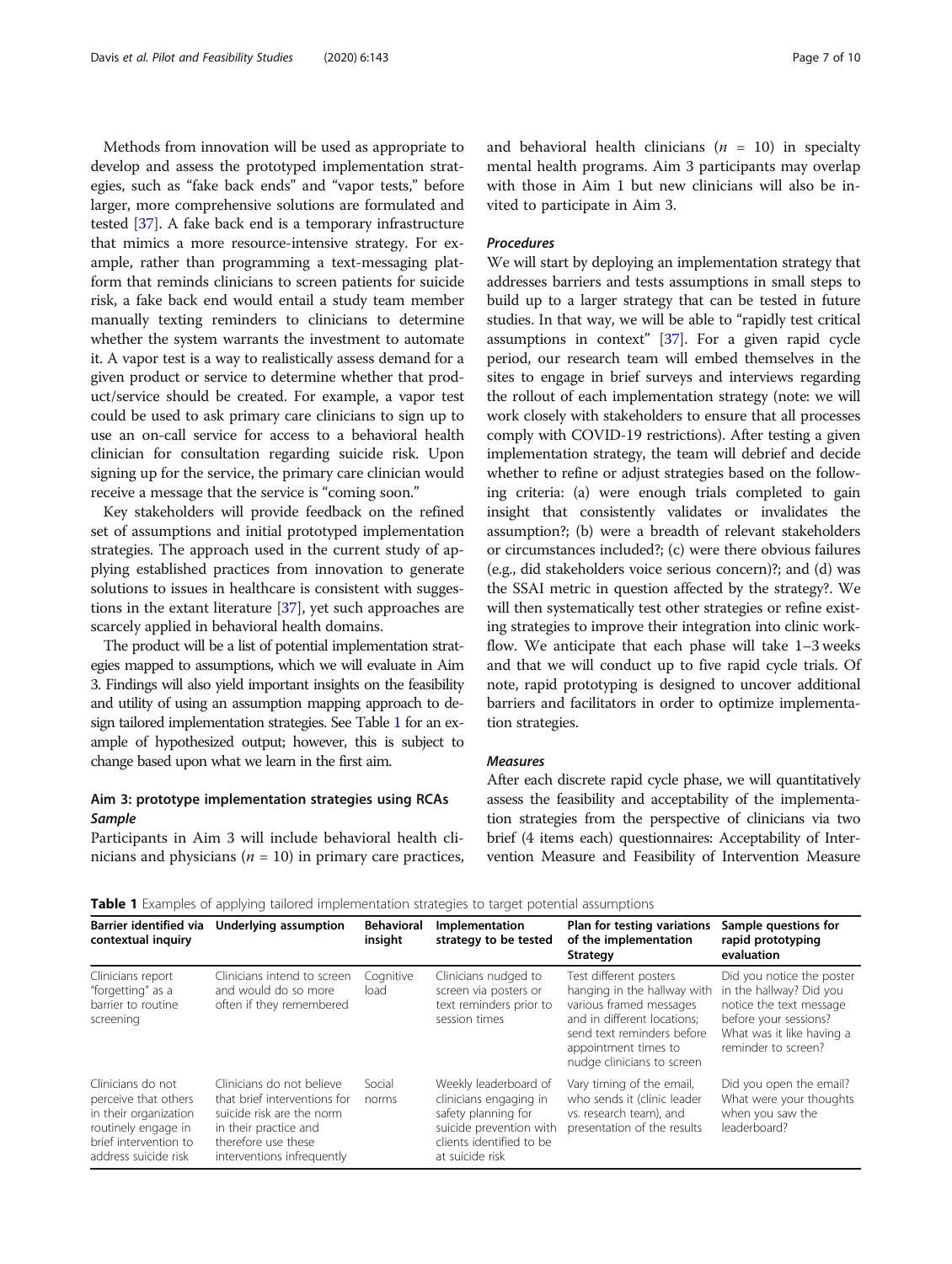[[56](#page-11-0)]. These questionnaires have demonstrated reliability and validity (e.g., internal consistency, test-retest reliability, content validity [\[56](#page-11-0)]. We also will collect qualitative data by directly asking clinicians, staff, and clinic leaders about their experience with each strategy. To obtain a preliminary estimate of fidelity to SSAI procedures, we will engage providers in chart-stimulated recall before the implementation strategies are tested, in the midst of strategy testing, and afterwards.

## Analyses

Acceptability and feasibility We will analyze acceptability and feasibility scores on the Acceptability of Intervention Measure and Feasibility of Intervention Measures using descriptive statistics for primary care and specialty mental health separately, which will allow us to explore how means and standard deviations on these measures compare across sites. We will collect and summarize qualitative perceptions of the feasibility and acceptability of the strategies.

Chart-stimulated recall Preliminary fidelity estimates will be exploratory given that we will not be powered to detect effects.

The outcomes of Aim 3 will be preliminary data on the feasibility and acceptability of the implementation strategies, as well as exploratory data on provider fidelity to SSAI EBPs.

# Discussion

This project has the potential to increase the use of suicide prevention EBPs in settings in which individuals with suicidal ideation and behavior are particularly likely to present. The dual-pronged approach of including primary care and specialty mental health settings will increase the potential reach and subsequent impact of this research. Importantly, this cross-setting work will produce both specific knowledge on how to implement SSAI EBPs within each setting and generalizable knowledge across settings. Thus, the present study has the potential to accelerate the pace at which SSAI EBPs are deployed in multiple healthcare settings.

This project has several key strengths. First, it applies insights, frameworks, and methods from BE, which to date have not been applied systematically within implementation science to improve suicide prevention [\[38\]](#page-11-0). Second, it utilizes innovative methods, including RCAs from industry to "fail fast and learn quickly" in the search for effective implementation strategies [\[57\]](#page-11-0). Third, it utilizes a multimethod approach to identify behavioral barriers that may impede implementation. Fourth, it will provide preliminary indications of the mechanisms (i.e., assumptions) through which implementation strategies improve the use of SSAI EBPs [\[35,](#page-11-0) [36\]](#page-11-0). Thus, testing assumptions in the RCAs will provide key information on why strategies did or did not work, thereby allowing us to identify specific targets for subsequent trials. Fifth, the proposed work will allow for the identification of core determinants across settings that may hinder or facilitate SSAI EBP implementation, ultimately leading to a widely applicable set of implementation strategies [\[34\]](#page-11-0).

Nonetheless, there are several potential limitations to this study. In particular, as this is a trial focused on establishing feasibility and acceptability, the sample size will be small, thereby limiting statistical power. However, this research will be pivotal in paving the way for larger confirmatory trials of the novel implementation strategies developed in this study. Furthermore, the RCAs used in the current study will allow us to prototype implementation strategies, designed in collaboration with key stakeholders, to optimize their effectiveness before conducting expensive and lengthy trials. Additionally, although the use of multiple settings enhances the generalizability of our work, the extent to which findings will be applicable to healthcare systems in other areas of the United States as well as in other countries, or to settings beyond primary care and specialty mental health (e.g., specialty medical clinics, college counseling centers), is an empirical question to test in future studies. Given the study's focus on provider perspectives and behavior, patients and families were not recruited. The inclusion of patients and families in future work on this topic will be critical for building upon research that has assessed patient and family perspectives to date [[58](#page-11-0), [59](#page-11-0)] and for ensuring SSAI procedures are acceptable to a range of stakeholders.

Overall, this study will yield essential information on strategies for maximizing the implementation of EBPs that can reduce the likelihood of deaths by suicide. This work will be a critical building block for improving the quality of care and clinical outcomes in primary care and specialty mental health. Findings will spur further research on ways to augment the delivery of SSAI EBPs across settings.

#### Abbreviations

EBP: Evidence-based practice; SSAI: Suicide screening, assessment, and intervention; RCA: Rapid cycle approaches; EAST: Easy, Attractive, Social, and Timely; BE: Behavioral economics; ALACRITY: Advanced Laboratories for Accelerating the Reach and Impact of Treatments for Youth and Adults with Mental Illness

### Acknowledgements

Molly Davis is supported by a National Institute of Mental Health Training Fellowship (T32 MH109433; Mandell/Beidas MPIs). This supplement was part of a larger P50 ALACRITY grant (P50 MH113840; PIs: Beidas, Mandell, & Buttenheim/Volpp). We want to thank the network of primary care clinicians for their contribution to this project and clinical research facilitated through the Pediatric Research Consortium (PeRC) at The Children's Hospital of Philadelphia.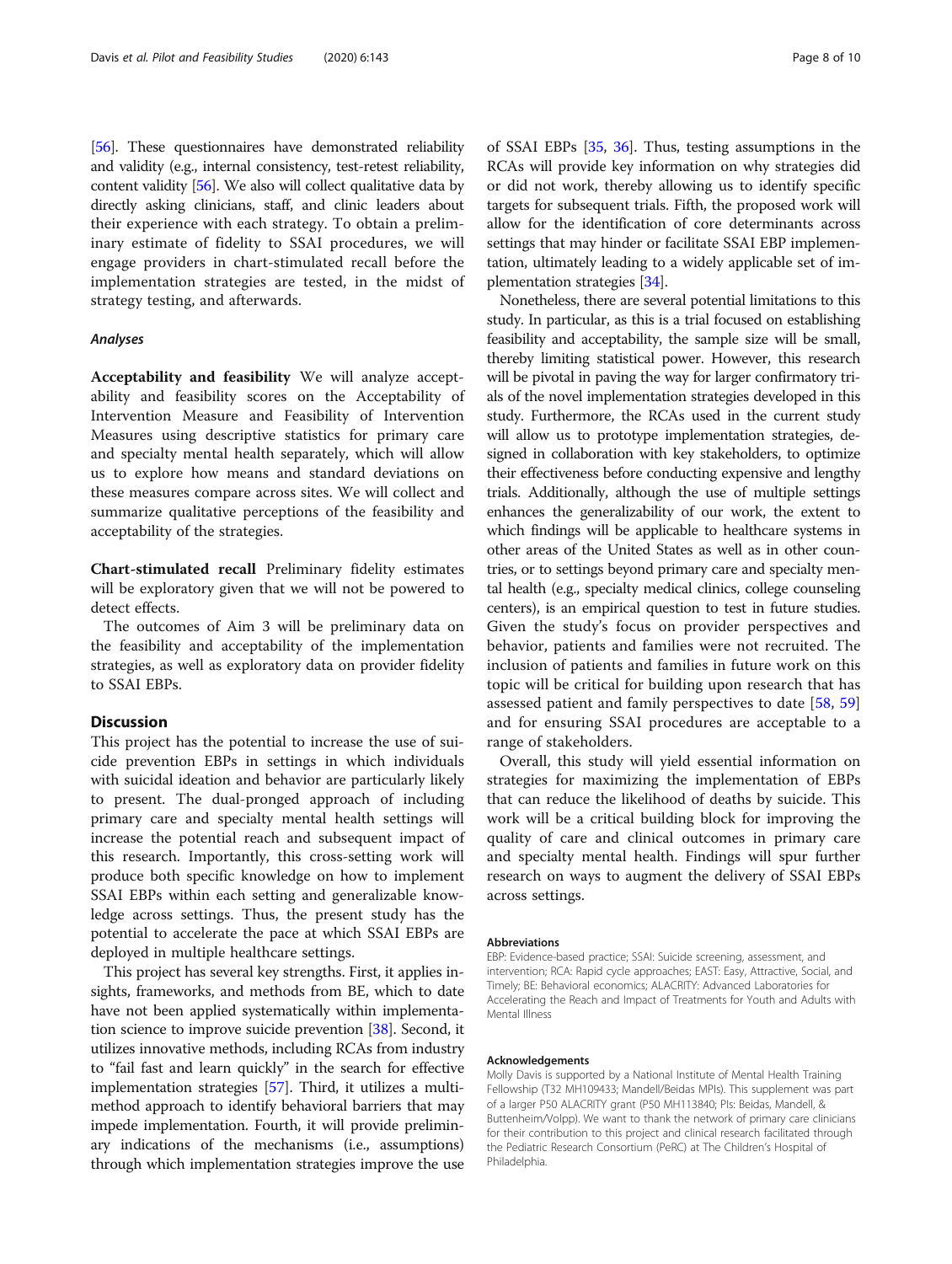# <span id="page-10-0"></span>Authors' contributions

All authors contributed to the conceptualization and design of the proposed work (MD, CBW, SJH, RB, JY, JM, AB, DM, KV, KW, AF, DM, ELD, and EBH). RB, DM, AB, and KV are principal investigators and responsible for all Center activities. MD drafted the initial manuscript. All authors read, provided critical feedback and editing, and approved the final manuscript.

## Funding

This project is funded by an administrative supplement to a National Institute of Mental Health (NIMH) P50 Advanced Laboratories for Accelerating the Reach and Impact of Treatments for Youth and Adults with Mental Illness (ALACRITY) grant (supplement grant number: 3P50MH113840- 03S1; PIs: Beidas, Mandell, & Buttenheim/Volpp; supplement title: Transforming Mental Health Delivery Through Behavioral Economics and Implementation Science).

#### Availability of data and materials

Not applicable.

# Ethics approval and consent to participate

The University of Pennsylvania (834031) and the Children's Hospital of Philadelphia (19-017043) Institutional Review Boards (IRBs) have approved this study and all ethical guidelines will be followed. The study was granted exemption status by the relevant IRBs. Moreover, the University of Pennsylvania's IRB deemed Aim 3 to be a quality improvement project. Modifications to study procedures will be submitted to the IRBs in accordance with their guidelines. All research participants will provide written consent prior to participating; trained study staff will carry out consent procedures. Any significant changes to study protocol that impact provider participation will be communicated to those participants.

## Consent for publication

Not applicable.

#### Competing interests

The authors declare they have no competing interests.

#### Author details

<sup>1</sup>Department of Psychiatry, University of Pennsylvania Perelman School of Medicine, Philadelphia, PA, USA. <sup>2</sup> Penn Implementation Science Center at the Leonard Davis Institute of Health Economics (PISCE@LDI), University of Pennsylvania, Philadelphia, PA, USA. <sup>3</sup>Leonard Davis Institute of Health Economics, University of Pennsylvania, Philadelphia, PA, USA. <sup>4</sup>Department of Medical Ethics and Health Policy, Perelman School of Medicine, University of Pennsylvania, Philadelphia, PA, USA. <sup>5</sup>Department of Medicine, Perelman School of Medicine, University of Pennsylvania, Philadelphia, PA, USA. <sup>6</sup>Department of Child and Adolescent Psychiatry and Behavioral Sciences, Children's Hospital of Philadelphia, and PolicyLab, Children's Hospital of Philadelphia, Philadelphia, PA, USA. <sup>7</sup>Center for Health Incentives and Behavioral Economics, Perelman School of Medicine, University of Pennsylvania, Philadelphia, PA, USA. <sup>8</sup>Department of Family and Community Health, School of Nursing, University of Pennsylvania, Philadelphia, PA, USA. 9 Department of Health Care Management, The Wharton School, University of Pennsylvania, Philadelphia, PA, USA. <sup>10</sup>Penn Medicine Center for Health Care Innovation, University of Pennsylvania, Philadelphia, PA, USA. <sup>11</sup> Jefferson College of Life Sciences, Thomas Jefferson University, University of Pennsylvania, Philadelphia, PA, USA.

# Received: 1 April 2020 Accepted: 14 September 2020 Published online: 26 September 2020

#### References

- 1. World Health Organization: Mental Health: Suicide. (2016) [http://www.who.](http://www.who.int/mental_health/prevention/suicide/suicideprevent/en/) [int/mental\\_health/prevention/suicide/suicideprevent/en/](http://www.who.int/mental_health/prevention/suicide/suicideprevent/en/). Accessed 1 June 2020.
- 2. Centers for Disease Control and Prevention: Increase in Suicide Mortality in the United States, 1999-2018. (2020). [https://www.cdc.gov/nchs/products/](https://www.cdc.gov/nchs/products/databriefs/db362.htm) [databriefs/db362.htm.](https://www.cdc.gov/nchs/products/databriefs/db362.htm) Accessed 15 June 2020.
- Posner K, Brown GK, Stanley B, Brent DA, Yershova KV, Oquendo MA, et al. The Columbia–Suicide Severity Rating Scale: Initial validity and internal

consistency findings from three multisite studies with adolescents and adults. Am J Psychiatry. 2011;168:1266–77.

- 4. Stanley B, Brown GK. Safety Planning Intervention: A brief intervention to mitigate suicide risk. Cogn Behav Pract. 2012;19:256–64.
- 5. Gamarra JM, Luciano MT, Gradus JL, Wiltsey Stirman S. Assessing variability and implementation fidelity of suicide prevention safety planning in a regional VA healthcare system. Crisis. 2015;36:433–9.
- 6. Green JD, Kearns JC, Rosen RC, Keane TM, Marx BP. Evaluating the effectiveness of safety plans for military veterans: Do safety plans tailored to veteran characteristics decrease suicide risk? Behav Ther. 2018;49:931–8.
- 7. Lang M, Uttaro T, Caine E, Carpinello S, Felton C. Implementing routine suicide risk screening for psychiatric outpatients with serious mental disorders: I. qualitative results. Arch Suicide Res. 2009;13:160–8.
- 8. Schmidt RC. Mental health practitioners' perceived levels of preparedness, levels of confidence and methods used in the assessment of youth suicide risk. Prof Couns. 2016;6:76–88.
- 9. Dobler CC, Morrow AS, Kamath CC. Clinicians' cognitive biases: A potential barrier to implementation of evidence-based clinical practice. BMJ Evid Based Med. 2019;24:137–40.
- 10. Ahmedani BK, Simon GE, Stewart C, Beck A, Waitzfelder BE, Rossom R, et al. Health care contacts in the year before suicide death. J Gen Intern Med. 2014;29:870–7.
- 11. Horowitz LM, Bridge JA, Teach SJ, Ballard E, Klima J, Rosenstein DL, et al. Ask Suicide-Screening Questions (ASQ). Arch Pediatr Adolesc Med. 2012;166:1170.
- 12. Kroenke K, Spitzer RL, Williams JBW. The PHQ-9. J Gen Intern Med. 2001;16:606–13.
- 13. Suicide Assessment Five-step Evaluation and Triage (SAFE-T) for Mental Health Professionals. (2009) http://www.mentalhealthscreening.org. Accessed 19 February 2020.
- 14. Etter DJ, McCord A, Ouyang F, Gilbert AL, Williams RL, Hall JA, et al. Suicide screening in primary care: Use of an electronic screener to assess suicidality and improve provider follow-up for adolescents. J Adolesc Health. 2018;62:191–7.
- 15. Stanley B, Brown GK, Brenner LA, Galfalvy HC, Currier GW, Knox KL, et al. Comparison of the Safety Planning Intervention with follow-up vs usual care of suicidal patients treated in the emergency department. JAMA Psychiatry. 2018;75:894.
- 16. Shain B. Suicide and suicide attempts in adolescents. Pediatrics. 2016;138: e20161420.
- 17. Siu AL. Screening for depression in children and adolescents: U.S. Preventive Services Task Force recommendation statement. Ann Intern Med. 2016;164:360.
- Siu AL, Bibbins-Domingo K, Grossman DC, Baumann LC, Davidson KW, Ebell M, et al. Screening for depression in adults. JAMA. 2016;315:380.
- 19. Diamond GS, O'Malley A, Wintersteen MB, Peters S, Yunghans S, Biddle V, et al. Attitudes, practices, and barriers to adolescent suicide and mental health screening. J Prim Care Community Health. 2012;3:29–35.
- 20. Tversky A, Kahneman D. The framing of decisions and the psychology of choice. Science. 1981;211:453–8.
- 21. Kahneman D, Tversky A. Prospect theory: An analysis of decision under risk. Econometrica. 1979;47:363–91.
- 22. Tversky A, Kahneman D. Judgment under uncertainty: Heuristics and biases. Science. 1974;185:1124–31.
- 23. Muraven M, Baumeister RF. Self-regulation and depletion of limited resources: Does self-control resemble a muscle? Psychol Bull. 2000;126:247–59.
- 24. Cialdini RB, Goldstein NJ. Social influence: Compliance and conformity. Annu Rev Psychol. 2004;55:591–621.
- 25. Ajzen I. The theory of planned behavior. Organ Behav Hum Decis Process. 1991;50:179–211.
- 26. Deci EL, Ryan RM. Overview of self-determination theory: An organismic dialectical perspective. In: Deci EL, Ryan RM, editors. Handbook of self-determination research. Rochester: The University of Rochester Press; 2002. p. 3–33.
- 27. Lyon AR, Cook CR, Duong MT, Nicodimos S, Pullmann MD, Brewer SK, Gaias LM, Cox S. The influence of a blended, theoretically-informed preimplementation strategy on school-based clinician implementation of an evidence-based trauma intervention. Implement Sci. 2019;14:54.
- 28. Williams V, Deane FP, Oades LG, Crowe TP, Ciarrochi J, Andresen R. A clusterrandomised controlled trial of values-based training to promote autonomously held recovery values in mental health workers. Implement Sci. 2015;11:13.
- 29. Patel MS, Day SC, Halpern SD, Hanson CW, Martinez JR, Honeywell S, et al. Generic medication prescription rates after health system–wide redesign of default options within the electronic health record. JAMA Intern Med. 2016; 176:847–8.